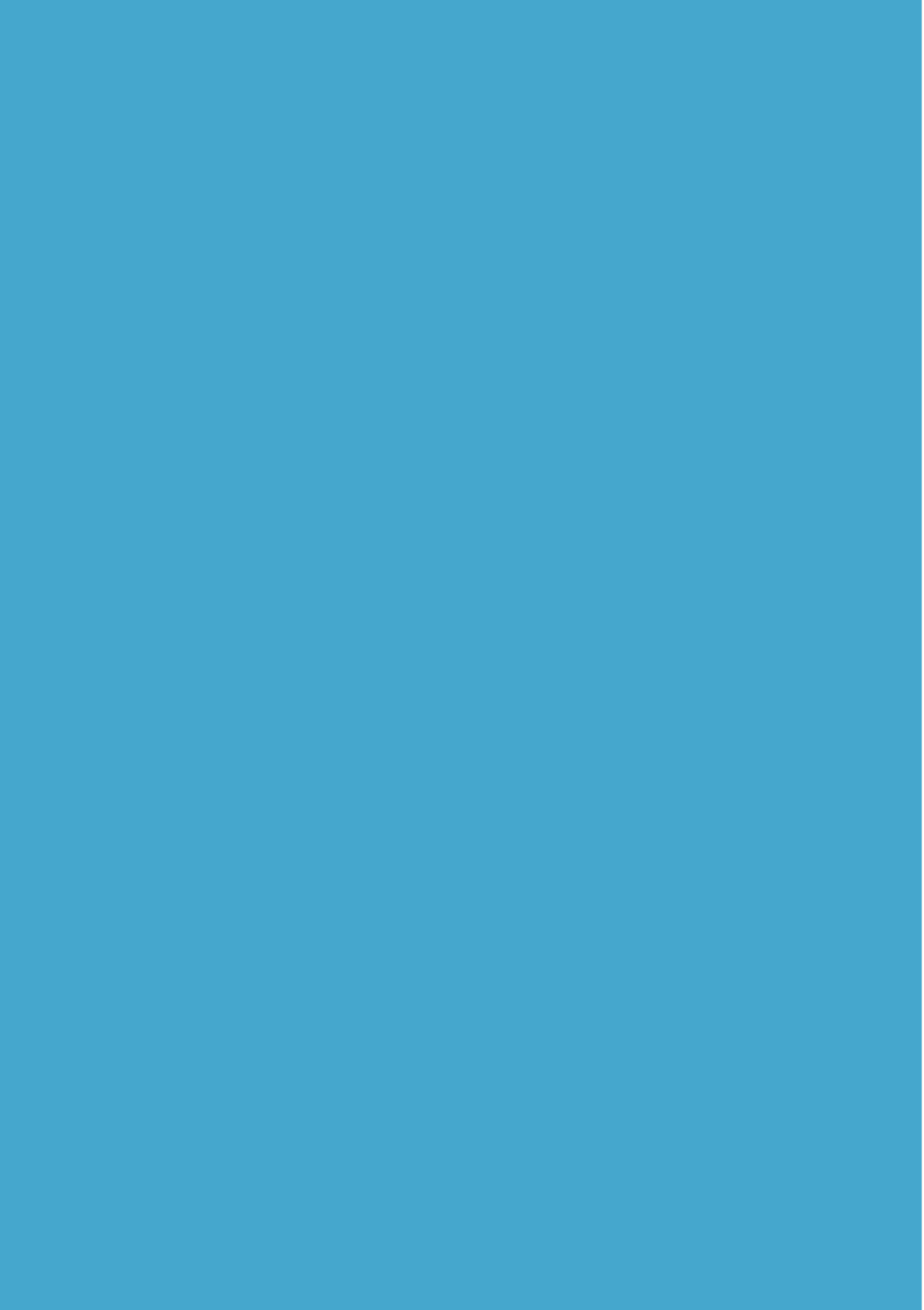## **OBJECTIVE**

This Resource Kit serves as a quick starter's reference guide for fathers (of young children and growing teens) to take a more active role in their families' adoption of technology.

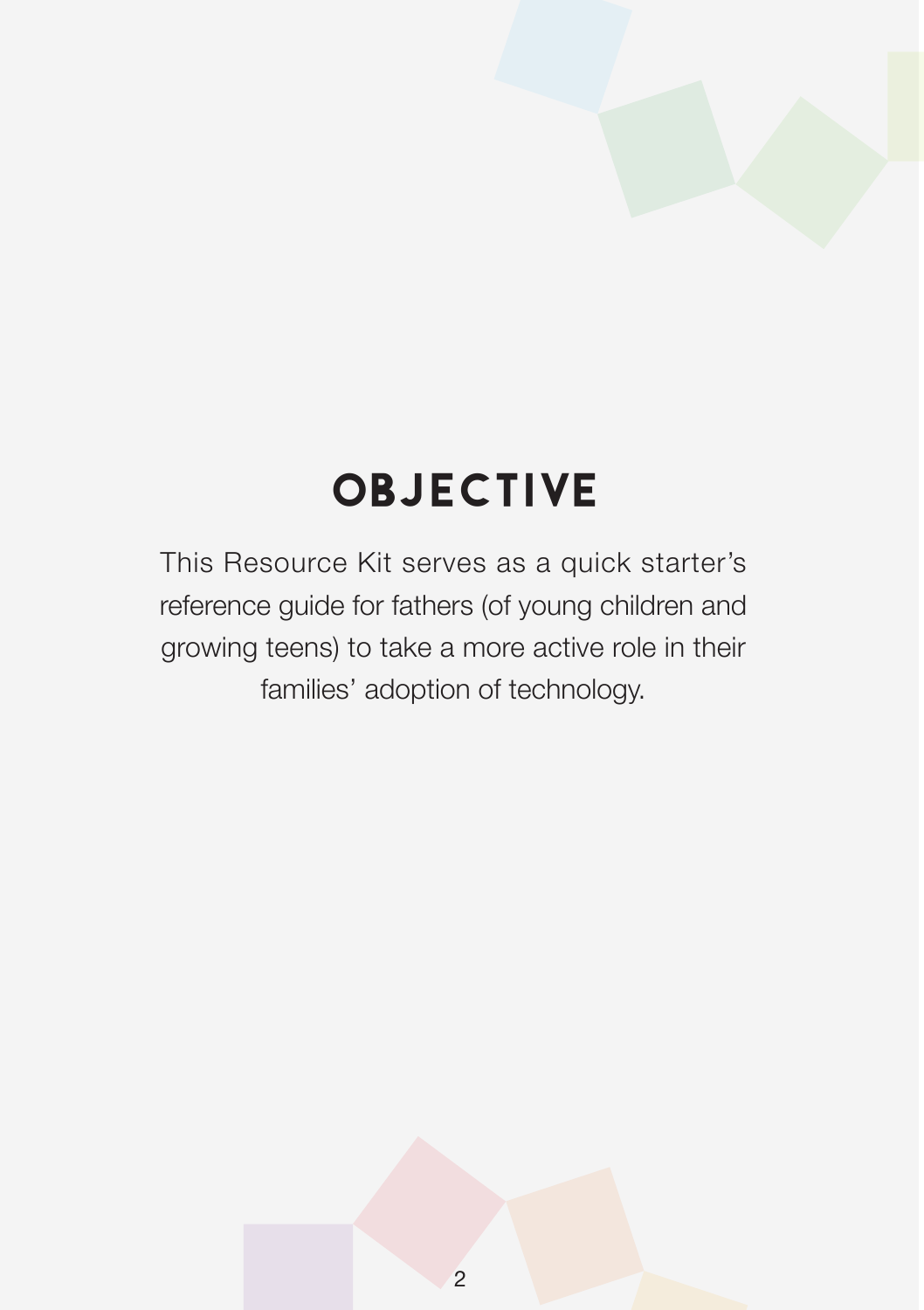### PREFACE

Enjoy this MediaTech Resource Kit written for Dads, by Dads!

Technology can be a powerful enabler in parenting in a digital age. As a father of young children, I struggle with setting the right example, habits and boundaries that will help my children grow securely and responsibly in the unregulated playground of the digital world.

This Resource Kit contains practical tips for your home, and is the first of a series being produced by an expert team of passionate fathers. While the swift pace of emerging technologies is a challenge in the fathering journey, it is also an opportunity to work with our children, to equip them with the values they need for life.

Join us on this MediaTech journey in learning together as Dads for Life!

*Bryan Tan* **CEO, Centre for Fathering & Dads for Life**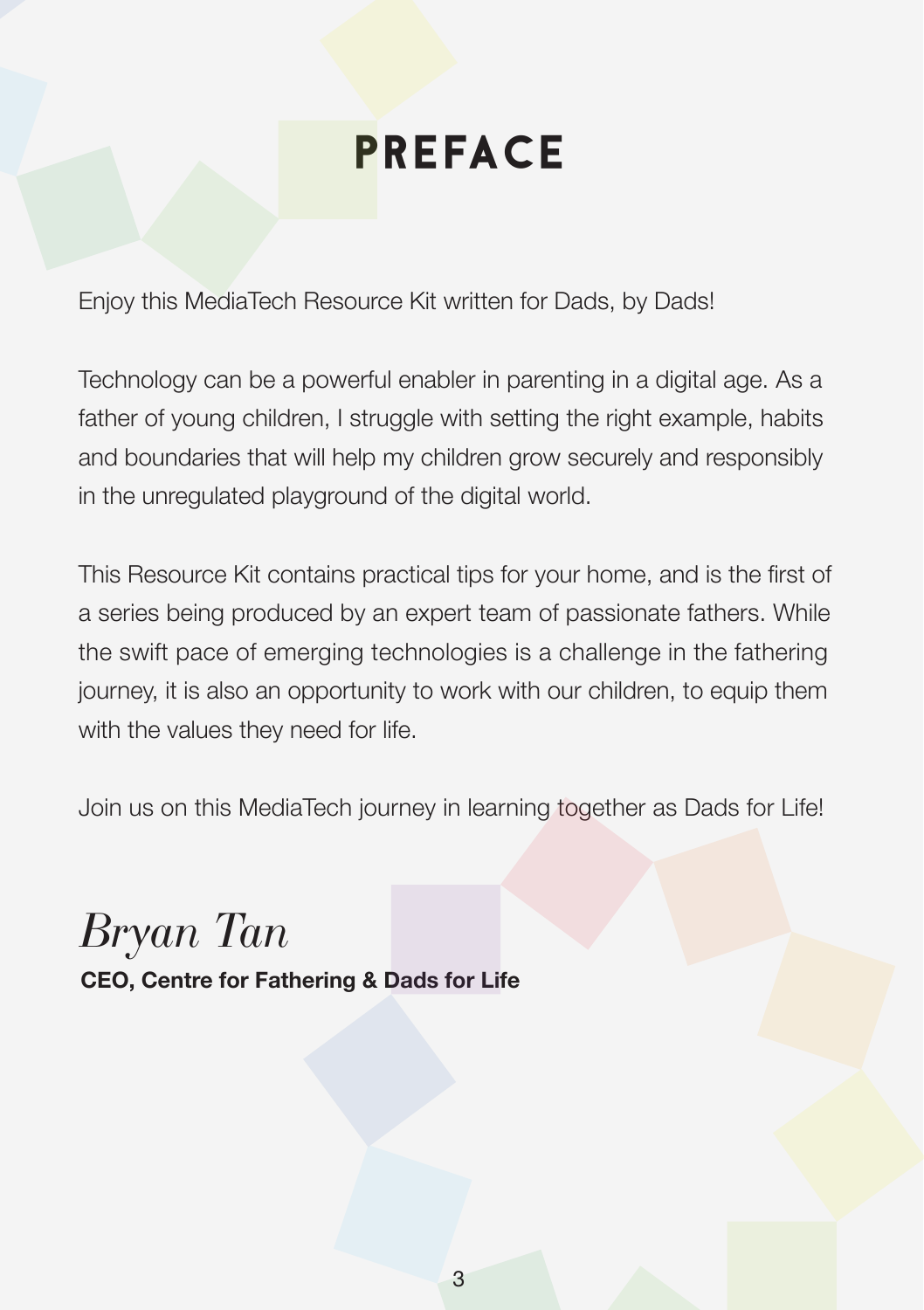### FOREWORD

As a father, I understand the many difficulties of raising digital natives. Children today are often better than us when it comes to most things technological: their lives seamlessly include new technologies from internet-enabled toys to smart watches, they thrive with unprecedented levels of global smartphone usage, and they are often our first stops when we need help with our phones or computers.

Given their high rates of exposure to digital devices, it is necessary for children to learn to side-step cyber risks while reaping the benefits of online knowledge acquisition and exploration. To that end, fathers are important teachers, guides, and resources.

This Resource Kit hopes to equip fathers with information packaged in easy-to-understand and easier-to-carry-out tips, so as to set a better example and raise children to become safe, smart, and kind digital citizens. The Media Literacy Council has worked with Centre for Fathering on this Resource Kit to enable all fathers to gain the necessary skillsets to best raise our digital natives.

### *Lock Wai Han*

**Chairman, Media Literacy Council**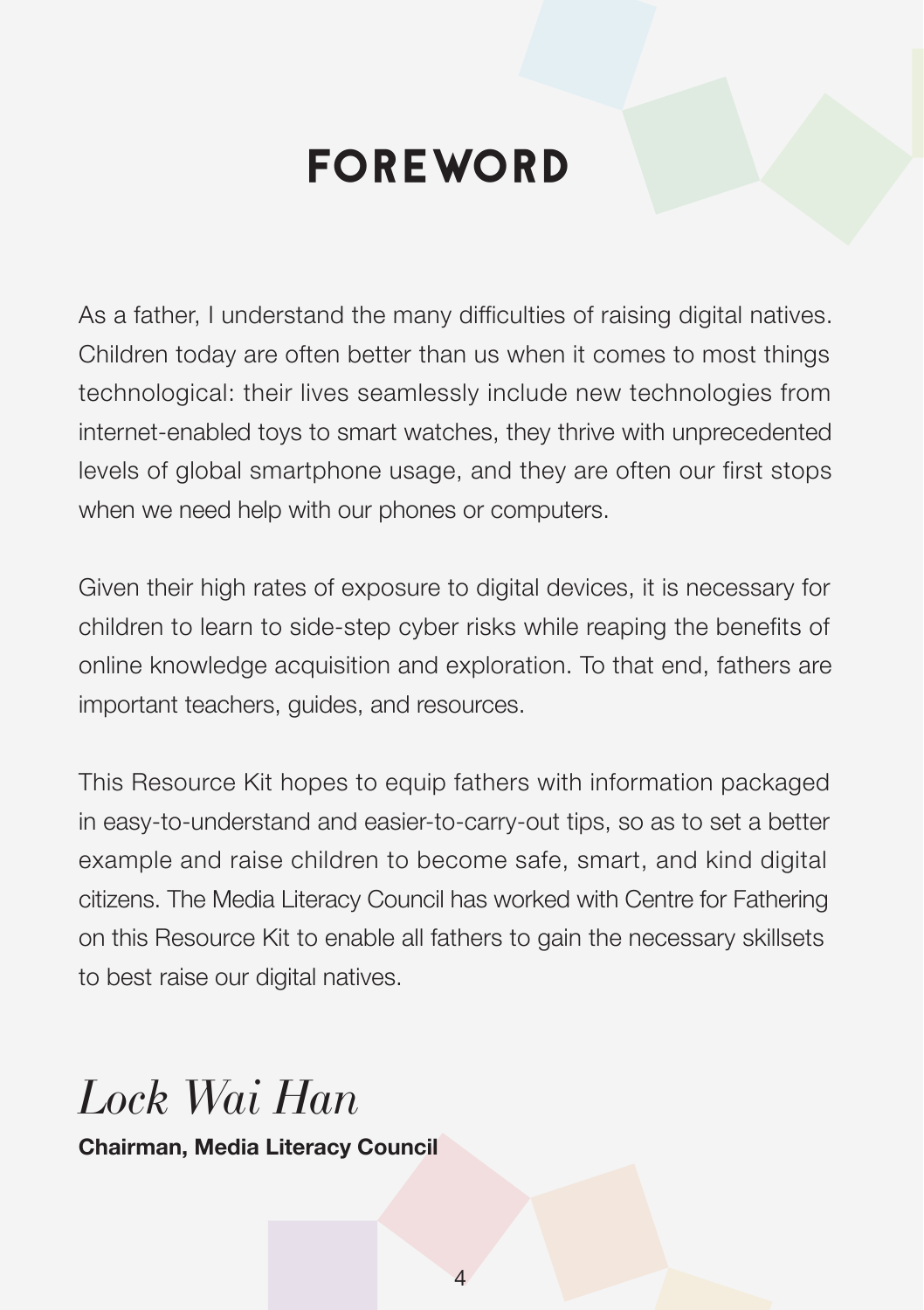# THE ROLE OF PARENTS IN FAMILIES USING TECHNOLOGY



Families these days are surrounded by all sorts of gadgets. From desktop computers to tablets and mobiles, screens everywhere demand our attention. Our children are growing up in a digital age, and the use of technology is an important part of their education. We know that they will need digital literacy skills to help them navigate a world filled with information, and the tools that will help them overcome the challenges ahead.

It is important that our children build a positive and constructive relationship with technology: technology should serve them, and not the other way round. Schools may train their skills, but it is at home where families lay the foundation for how our children use technology, and eventually how they will shape the future of the digital world.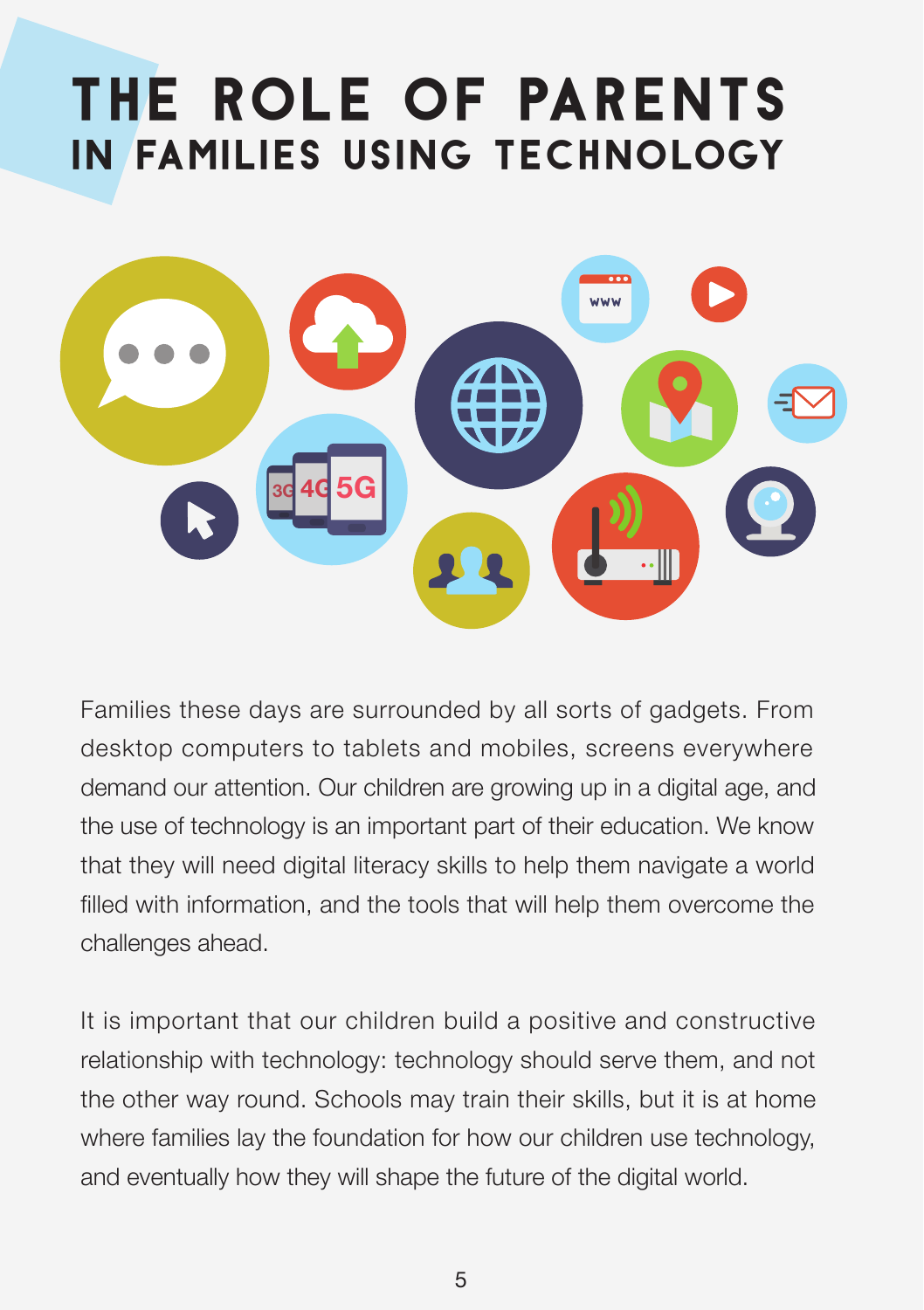# BEING CONFIDENT DIGITAL PARENTS

As parents, we often feel overwhelmed by the responsibilities that we are called to bear. Our childhood seems so different from what our children are going through today. But we must remember that the good old-fashioned values that have passed down from generation to generation still apply in the digital age. Some examples of these values in action today:



**Don't believe everything you read.** We are bombarded by a lot of information today, and need to be extra careful to verify what we watch and read, especially before sharing it with all our family and friends.



**Eat your vegetables.** It is easy to only consume information that we agree with, and our social media newsfeeds sometimes only provide us with the information that we like. This can make us blind to other perspectives that can help widen our understanding of an issue or develop empathy for those who are not like us.



**Treat others as you want to be treated.** Behind the security of our screens, we are sometimes quick to criticise or judge others, especially when we think we cannot be identified. We need to help our children understand that their words have the power to lift someone else's spirit up, and also the power to make others feel lousy. We need to learn that we are responsible for our words, whether spoken, written, analogue or digital.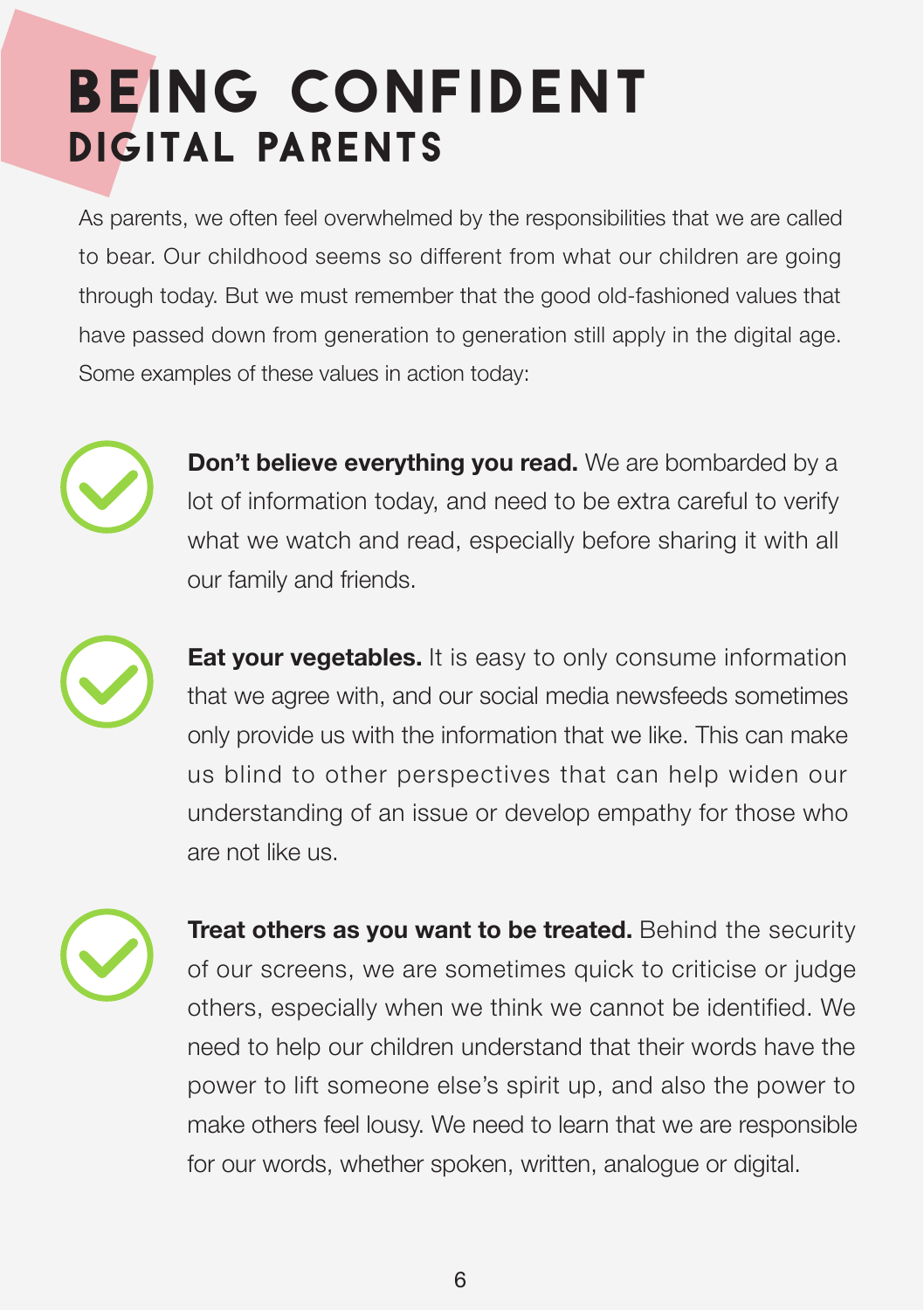# DIGITAL RULES FOR OUR HOMES

Many of us set up rules for our kids to follow. But at times, we struggle to follow these rules ourselves because they may be too challenging. Try to focus on small acts you can do and small changes in behaviour you can put in place today, so that you can set an example for your kids – things they can see and do too!

## 1 KNOW YOURSELF

You need to be aware of how much time you spend looking at your screen every day. Use an app like Moment (for IOS) or QualityTime (for Android), that tracks your online usage by time spent and app used. Not only might the numbers shock you into cutting down the time you spend online, but the app also sets daily limits on your mobile usage.



## 2 PUT IT AWAY

#### OUT OF SIGHT, OUT OF MIND (LIMIT TIME SPENT ONLINE)

When you come into your house, you might have a few habits making up a routine: taking your shoes off at the doorway, changing into more comfortable clothes, or getting some food. Add another step in your daily routine: putting away your phones and other devices.

Have an area in the house, like at the charging dock or on a shelf away from the living room, where you can put down your devices on as soon you enter your home. This tells your children that you have 'turned off' from the virtual world and that you will be present for them at home. It also makes it a lot harder to check your WhatsApp or Facebook every few minutes!

Then, start setting limits for how much time you can spend online every day. Even if you need to do work from home, set out a specific, limited amount of time every day or evening to check so that your children can watch you too.

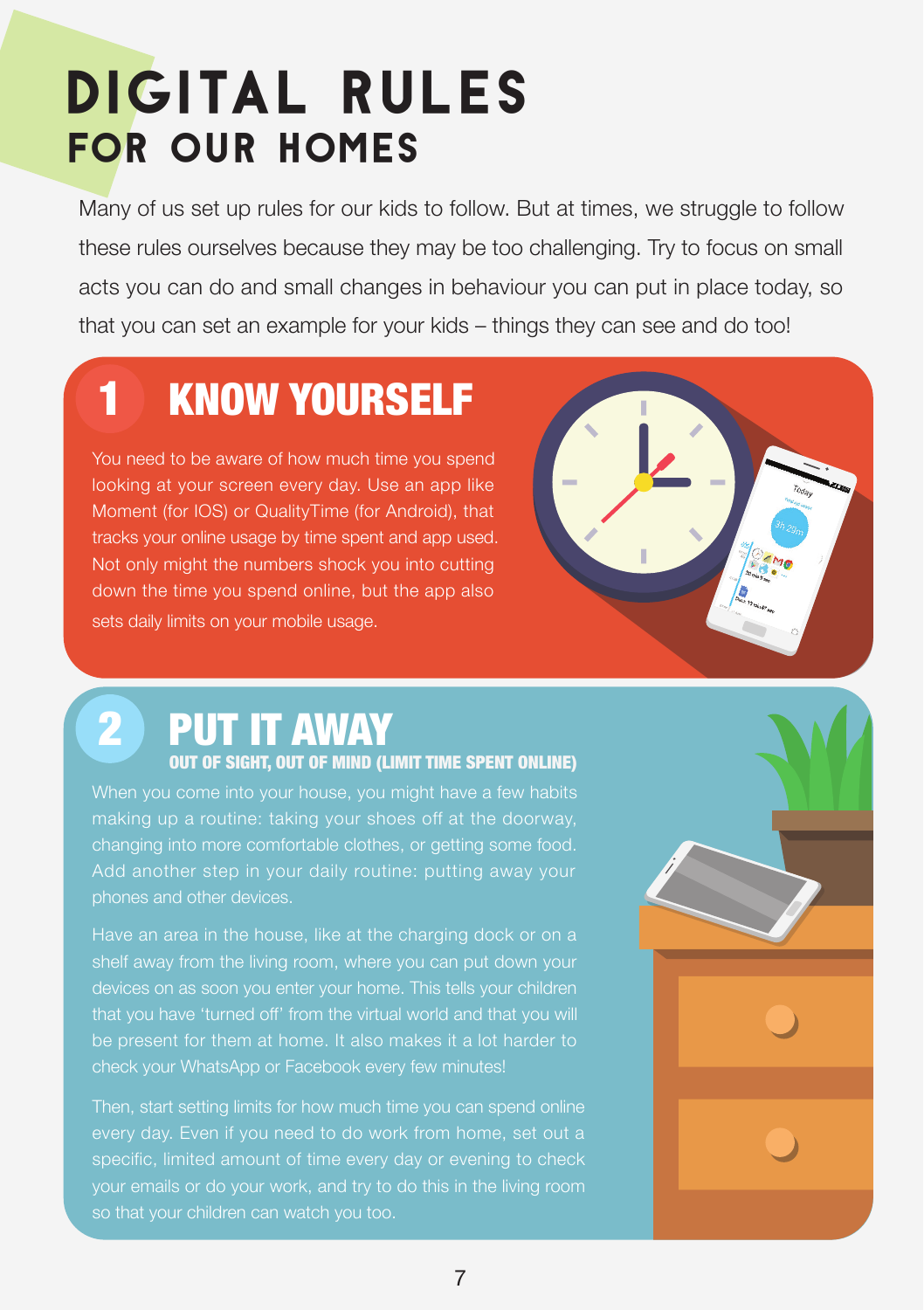#### 3 DON'T EAT AND SURF

Family meals are one of the most important parts of your child's life. Children who eat with their parents have been found to have better grades, be less likely to smoke, and even be happier (David and Uhrenholdt, 2010). Take full advantage of family mealtimes by being present.

If you are at home, leave your digital devices to charge and switch them to Silent. Or if you're dining out, leave your devices at home or in the car, or if need to take them you, leave them on Silent and be sure not to take them out during the meal – from the time you enter the restaurant to when you leave. This sends the sign that, for a specific and constant period of time every day, your child knows that they have your complete attention if they need it.

For dads who want to take this to a greater commitment, consider implementing a "Tech Free Day" where the entire family goes without technology on that one day every week and spend the time interacting with each other instead.

### 4 SLEEP WITHOUT (DIGITAL) COMPANY

It has been proven that keeping your digital items with you at night is harmful – the light from the screens makes it harder to sleep, the very presence of the devices in the bedroom can be a source of stress, and if you wake up in the middle of the night, having your phone at hand's reach makes it more likely that you start start scrolling through your social media feeds and less likely that you fall back to sleep.

Instead, use an old-school alarm clock. Having half an hour of non-digital time before you go to bed and after you wake up in the morning lets you get a more restful night's sleep. It also tells your kids that you don't need these devices to sleep or wake up!



#### **5 SHOW YOUR CHILDREN THE WORLD** OUTSIDE THEIR DEVICES

Many children now have been raised on so many types of digital entertainment that the thought of non-digital, even old fashioned, entertainment may seem impossible. Remind your children that there is a world outside their screens by engaging with them in ways that don't rely on your gadgets.

Besides family mealtimes, make time after dinner or before bed where you can spend time together playing, for example, board games, cards, or charades. You can bring your child for a short walk to the park, or even a walk to get dessert. Find something that interests you and your child, and be consistent – have a specific time of day or week where you will be free of digital devices. This might be difficult at first, and there might be resistance both inside you and from your child, but if you stick to it, you will find something that works for all of you!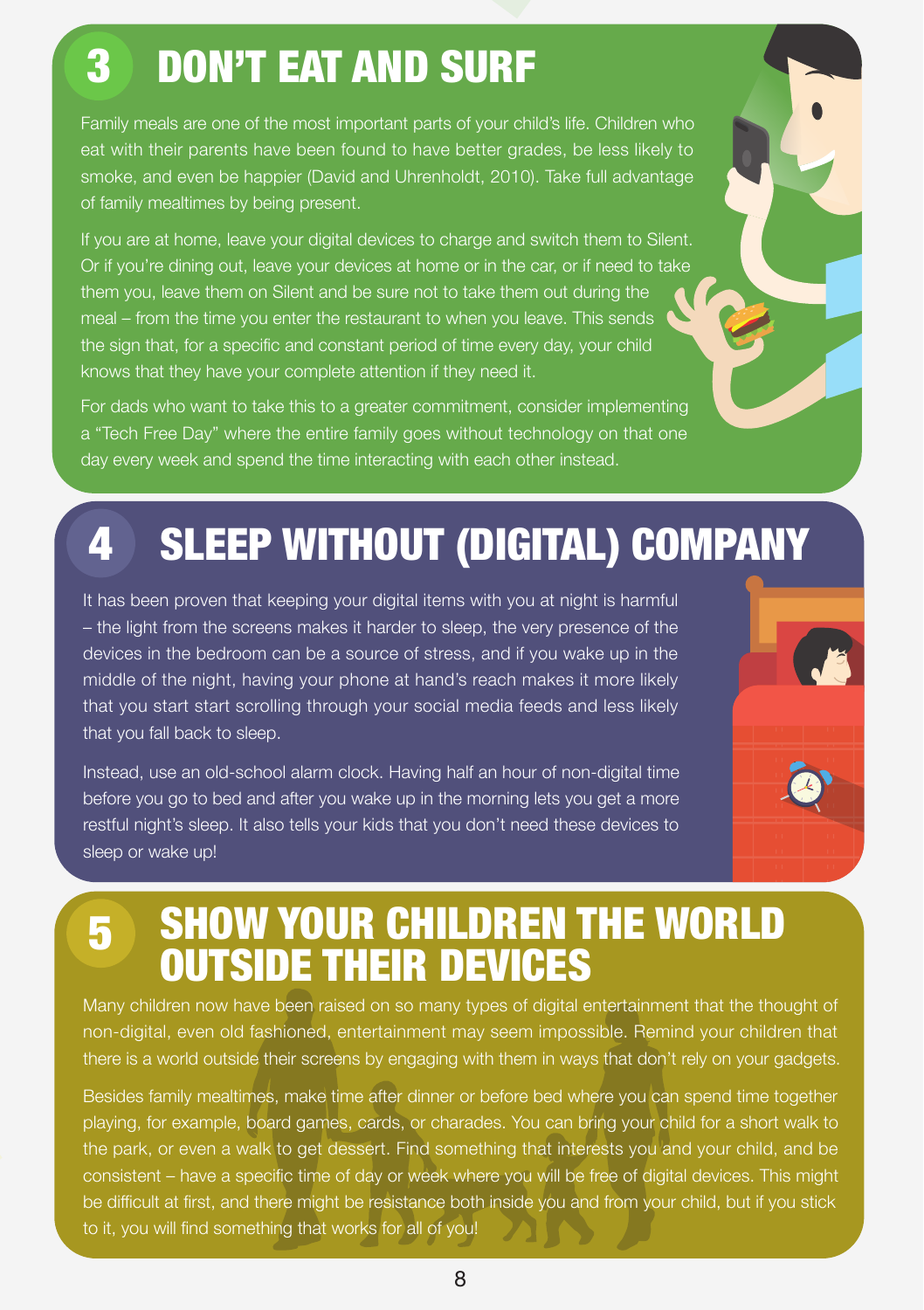# THE FINAL MESSAGE: BE HONEST ABOUT OUR FAILURES

The most important message you want to get through to your child is that you are in this digital journey together. So, when you struggle to keep any of the agreed rules – when you woke up to check your email and set a few reminders for work, or when you went completely over your daily limit – tell them! Let them know that achieving a balance between online and offline lives is difficult for you too, and that you also struggle in your attempts.

But, remind them that you continue to try because it is important! Make promises (and keep them) – that you will definitely leave your phone outside the bedroom the next night, or that if you use your social media more than the allowed time in the next week, you'll delete the app for two weeks. Doing so reinforces the idea that you are still trying and learning, and that they should too.

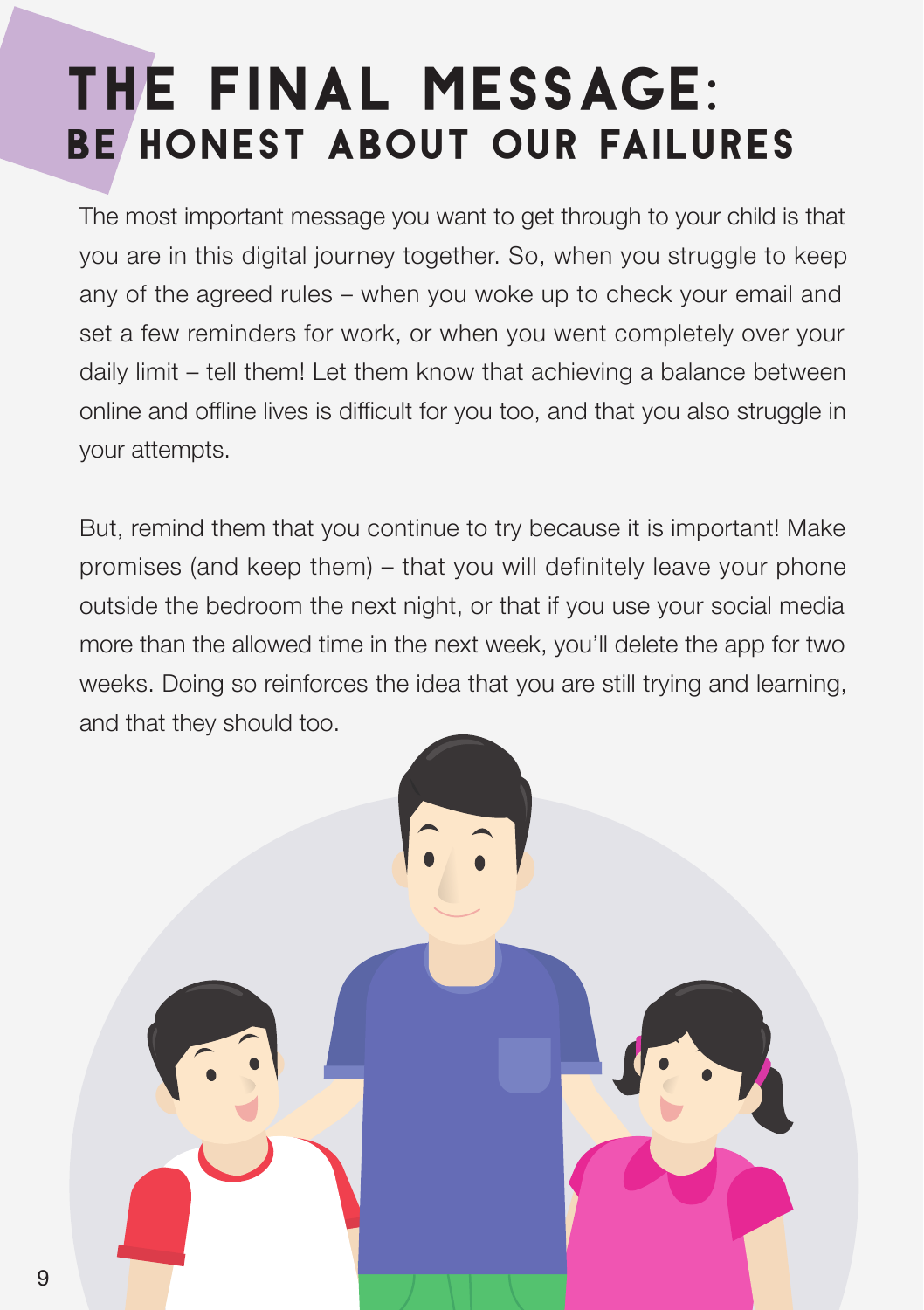## ACKNOWLEDGEMENTS

We wish to thank the following team members for their contribution:

Mr Chong Ee Jay (TOUCH Family Services)

#### Dr Jiow Hee Jhee (Singapore Institute of Technology)

#### Mr Lucian Teo (Google)

#### Mr Shem Yao (TOUCH Cyber Wellness)

and the following "Dads for Life" fathers for their reviews:

Mr Eric Chan (St. Hilda's Primary School)

Mr Lim Kok Cheng (St. Hilda's Primary School)

Mr Ramani Bin Kusen (Swiss Cottage & Unity Secondary School)

Mr Steven Kuan (Singapore Chinese Girls' School)

Mr Tio Chong Heng (Council Member, Ministry of Education - COMmunity and PArents in Support of Schools)

Kindly supported by Media Literacy Council Editorial team and the Centre for Fathering Engagement & Outreach team